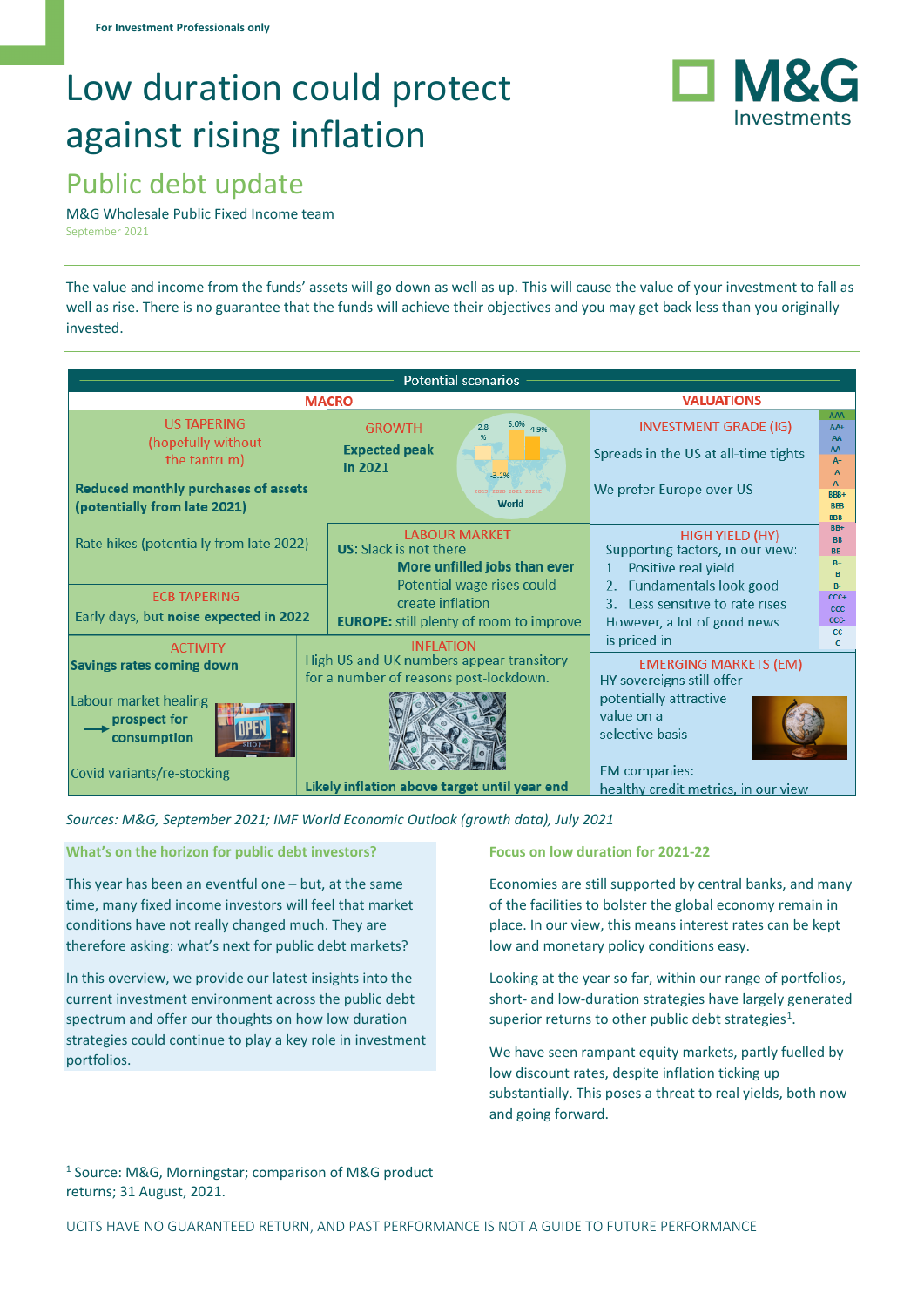Government bonds look to be experiencing a 'tantrum-less taper': markets having sold off at the start of the year, yields have not risen much since. Considering investors are focused on potential tapering and with rate rises on the table for 2022/23, this is somewhat surprising.

This environment has been supportive for credit and lowerduration strategies. Investment grade (IG) spreads have been grinding tighter in the credit index and cash markets. High yield (HY) spreads, with easy monetary conditions continuing and default probabilities falling, have tightened significantly, particularly in the cash markets.

In our view, investors will still look to low duration strategies for the rest of 2021 and in 2022, as interest rates and therefore yields could increase as central banks withdraw support, or inflation continues to rise.

#### **Macro environment**

#### **Tapering**

The US Federal Reserve ('the Fed') appears likely to reduce the pace of asset purchases sometime before the end of the year, with the announcement expected in September or October. US tapering could end by mid-2022, to retain the option to raise rates at the end of next year if needed. In Europe, Christine Lagarde announced at the ECB's September meeting a "moderately lower" pace of purchases under the special Pandemic Emergency Purchase Programme (as widely expected), and it is likely there will be some more tapering noise from 2022.

#### **Activity**

We continue to see savings rates coming down, which is positive. If the labour market continues healing faster than expected, as we are seeing in the US, the prospects for consumption will improve.

There are two downside risks here:

1) The evolution of the Delta variant of the coronavirus; and

2) Supply-side issues. Re-stocking would be a driver of growth in the US

#### **Growth**

We expect it to peak in 2021.

#### **Labour market**

Recent disappointment in US payrolls was largely driven by a small number of sectors. The situation is improving and there is a scarcity of willing workers, which could lead to higher wages if the COVID situation stabilises.

#### **Inflation**

The high inflation we are seeing in the US and UK appears temporary to us, although it is likely that inflation will continue to run above target for the rest of 2021.

#### **Valuations**

- **IG** spreads are tight, but the economic recovery, supported by low rates and fiscal stimulus, remains as a positive factor. We prefer euro IG over US IG, as we believe the risks of the central bank tightening policy sooner than expected is lower in the eurozone.
- **HY –** we see three pros for HY debt: 1) positive real yields; 2) currently low corporate default rates; and 3) lower duration. However, a lot of good news in terms of economic recovery is already priced in.
- **EM –** we are finding value on a selective basis in HY sovereigns and, if EM credit continues to surprise on the upside in terms of fundamentals, we could see some further spread tightening. We believe EM credit also has the potential advantage of typically lower duration.

#### **Inflation linking**

Central banks believe inflation will only be temporary and are pointing the finger towards supply issues. However, this is just one side of the equation; demand is the other. There is huge real demand as economies reopen and people have more money to spend. This is unlikely to disappear any time soon, in our view, given central banks' commitment to keep rates low.

Globalisation, one of the key disinflationary factors of recent years, appears likely to slow. Global supply issues will incentivise companies to bring production closer to home. This, in turn, could result in more expensive production and therefore higher inflation.

Inflation may not be as temporary as central banks believe, and we think this risk should be taken seriously. Low duration strategies and/or inflation-focused funds could be a potentially good solution to protect against the harmful effects of inflation going forward, in our view.

Our inflation-linked corporate bond strategy – what makes it different?

- 1. **Specific inflation objectives:** our inflation-linked corporate bond strategy is specifically designed to seek to generate a return in line with or greater than inflation over time.
- 2. **Structurally low duration:** having a low duration positioning can help to protect investors against rising rates, which are common in an inflationary environment.
- 3. **Credit exposure:** leverages our credit expertise to seek to enhance returns for investors.

Investments in bonds are affected by interest rates, inflation and credit ratings. It is possible that bond issuers will not pay interest or return the capital. All of these events can reduce the value of bonds held by the fund.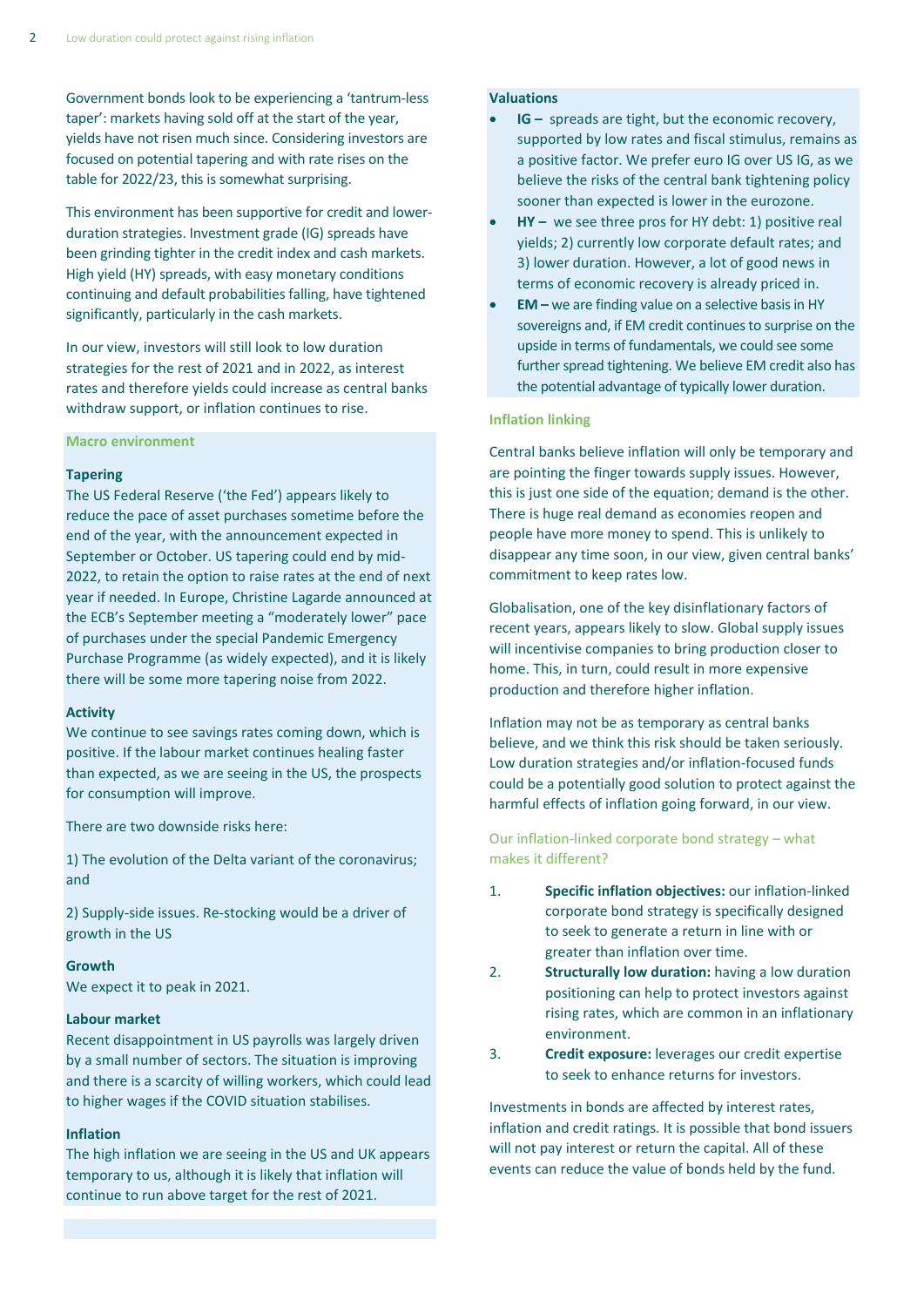#### **Short-dated corporate bonds**

The M&G (Lux) Short Dated Corporate Bond Fund has attracted significant inflows over the past year<sup>[2](#page-2-0)</sup>, and with tight valuations, the risk of rising rates and low cash returns, we believe the potential opportunity for the asset class is greater than ever.

# **Tight valuations, potential rate rises, low cash returns… could short-dated credit be the answer?**

Tight valuations and the risks of inflation and rising rates are key investor concerns right now. Investors may look to allocate a portion of their portfolios to something more defensive. But with low and even negative cash rates, where can they go?

One option, for those willing to take some credit risk, is short-dated credit, which offers a potentially attractive risk-reward profile.

#### **Keep it simple**

We saw what happened to overly complex funds in the market in March 2020. We believe one of the key advantages of M&G's short-dated credit strategy is that it is simple to understand – a clear, defensive proposition with upside potential, in our view, and a long-term track record.

- Duration typically 0-3 years
- Majority of the portfolio in short-dated, IG credit
- Low volatility strategy

#### **Access to active management**

Though our proposition is very simple, that doesn't mean we can't add value through active management – like all good cooking, we use simple ingredients. It's the way you prepare them that matters!

- Leading research capabilities the strategy gives clients access to M&G's leading in-house credit research and dealing teams. Unlike a passive index fund, we can take exposure to a global opportunity set to seek optimum value.
- ABS research premium M&G is a leader in investing in European asset-backed securities (ABS), in which the strategy can invest. The complexity of researching ABS is a key reason, in our view, why this asset class offers investors a risk premium well in excess of regular corporate bonds. Investing in AAA rated ABS offers a similar level of credit spread to investors as BBB rated corporate bonds.
- Floating rate exposure  $-$  the strategy also take exposure to floating rate notes with coupons that rise with increasing interest rates. This further protects

#### **A potentially attractive opportunity**

We believe the opportunity for short-dated credit is there and we have an excellent long-term track record in this asset class. Currently, the M&G (Lux) Short Dated Corporate Bond Fund is second quartile over one year and top quartile over three- and five-year periods.

# **Performance: M&G (Lux) Short Dated Corporate Bond Fund**

| Returns (%)      | <b>YTD</b> | 1 <sub>vr</sub> | 3yrs pa | 5yrs pa | <b>Since</b><br>inception<br>pa* |
|------------------|------------|-----------------|---------|---------|----------------------------------|
| Fund (Euro A)    | 0.53       | 1.32            | 1.18    | 0.73    | 1.07                             |
| <b>Benchmark</b> | 0.31       | 1.00            | N/A     | N/A     | N/A                              |
| Sector           | 0.45       | 1.45            | 0.62    | 0.38    | 0.84                             |

| Returns (%)      | 2020 | 2019 | 2018    | 2017 | 2016 |
|------------------|------|------|---------|------|------|
| Fund (Euro A)    | 1.90 | 2.68 | $-2.44$ | 1.00 | 2.34 |
| <b>Benchmark</b> | 0.71 | 1.37 | N/A     | N/A  | N/A  |
| Sector           | 0.28 | 1.98 | $-1.66$ | 0.96 | 1.25 |

#### Past performance is not a guide to future performance.

#### The fund allows for extensive use of derivatives.

*Source: M&G, Morningstar, 31 August 2021. Fund performance shown is for the M&G (Lux) Short Dated Corporate Bond Fund EUR A share class. Returns are calculated on a price to price basis. Benchmark returns stated in EUR terms. Benchmark: Markit iBoxx € Corporates 1-3 Index. Sector: Morningstar EUR Corporate Bond - Short Term. The benchmark is a comparator against which the fund's performance can be measured. The index has been chosen as the fund's benchmark as it best reflects the scope of the fund's investment policy. The benchmark is used solely to measure the fund's performance and does not constrain the fund's portfolio construction. The fund is actively managed. The fund manager has freedom in choosing which assets to buy, hold and sell in the fund. The fund's holdings may deviate significantly from the benchmark's constituents.*

*Fund performance prior to 26 October 2018 is that of the EUR Class A Accumulation of the M&G Short Dated Corporate Bond Fund (a UKauthorised OEIC), which merged into this fund on 26 October 2018. Tax rates and charges may differ. The Markit iBoxx EUR Corporates 1-3 year Index was introduced as the fund's benchmark on 13 March 2018. \*Inception date of the UK-authorised OEIC - 26 July 2013.*

#### **High yield floating rate notes (FRNs)**

HY FRNs have delivered results – year-to-date, the asset class is the best-performing area of HY, with returns of +5.7%[3](#page-2-1) driven by credit spread compression and, especially, its low duration. The HY FRN market has not been affected by some of the headwinds that higher yields have brought for other fixed income assets. High

Constrained) Index, ICE BofA US High Yield Index, ICE BofA European High Yield Index, 31 August 2021.

the funds from rising rates and adds upside potential, in our view.

<span id="page-2-1"></span><span id="page-2-0"></span><sup>2</sup> Source: M&G, 31 August 2021. <sup>3</sup> Source: ICE BofA – comparison of Global High Yield Index, ICE BofA Global High Yield Floating Rate Loan (3%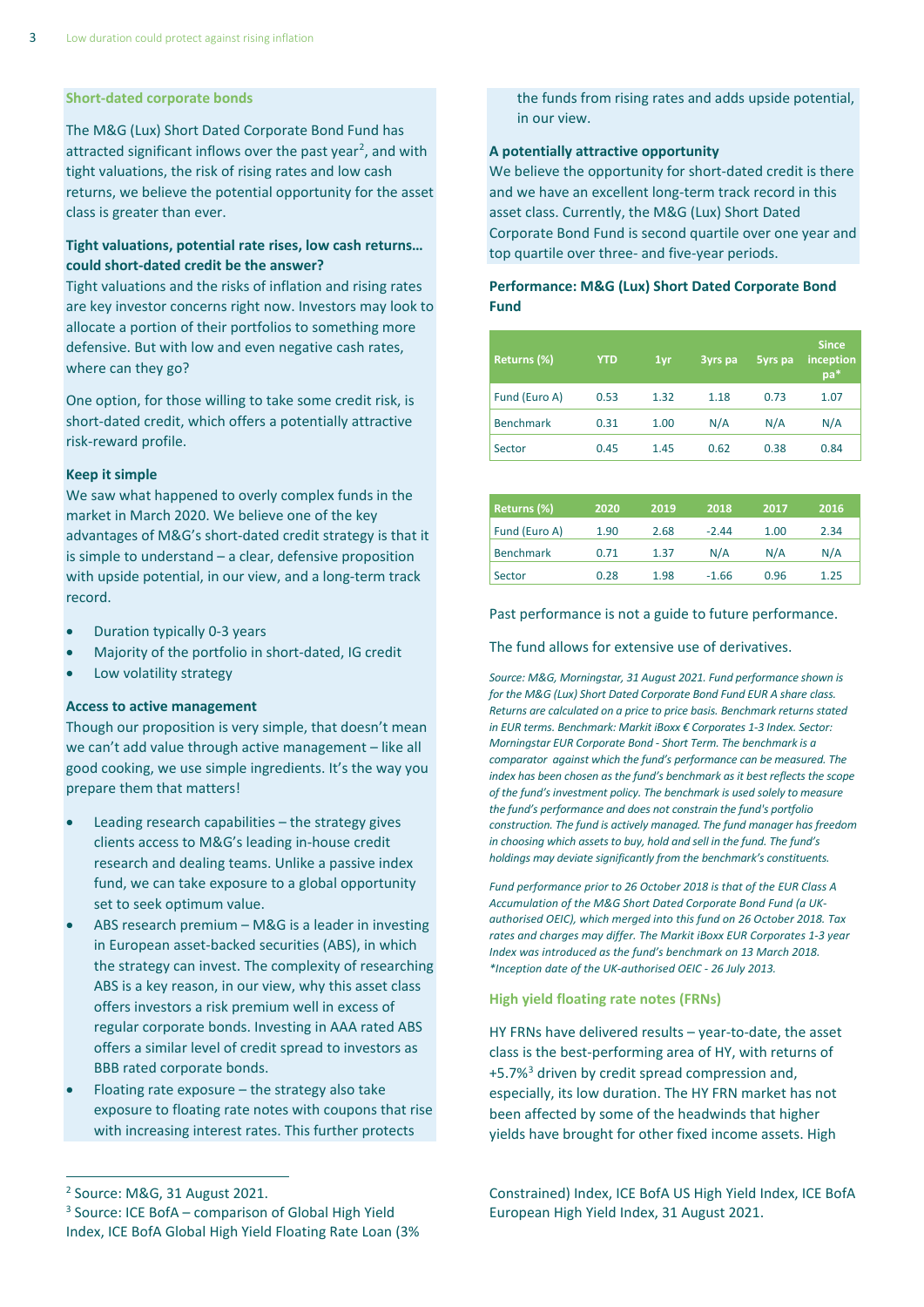yield bonds usually carry greater risk that the bond issuers may not be able to pay interest or return the capital.

Potential opportunity in physical FRNs – our increased allocation to physical FRNs over the last year or so has paid off. The spread differential between fixed and floating HY debt has almost closed and the trade has therefore delivered attractive spread returns. Still, we believe HY FRNs offer some price dispersion, for example through low price bonds, and a healthy primary market.

Potential liquidity advantage over loans – flexible HY bond strategies can offer potential liquidity advantages over alternative floating rate HY instruments, notably loans. This can be a potential benefit to investors who, for example, want daily trading, which is a core feature of the M&G Global Floating Rate High Yield Fund.

# **Why do HY FRNs make sense in today's macro environment?**

Strong growth and low rates should support company fundamentals and we expect a benign environment for corporate defaults. Similarly, the strong demand for positive real yield assets and low-duration strategies favours HY as an asset class, and FRNs in particular. In our view, these still offer potentially attractive yields whilst providing capital protection against any potential rates-driven sell-off.

### **Emerging markets (EM)**

We expect inflation pressures to moderate from here, as many EM central banks show more willingness to hike rates and output gaps are expected to close later than in DMs.

Expected growth is also still higher than in DMs in 2021 and 2022, but the rebound is likely to be less spectacular than in the US, leading to lower growth differential in the short term. We expect the growth differential to increase again after 2022, which we believe supports the case for long-term investment in EM debt.

To us, valuations still look attractive in the hard currency sovereign HY market, where we are overweight in our blended and hard currency EM debt strategies. Spreads are still above 550bps and higher than pre-COVID, which can't be said for most asset classes. EM debt also looks cheap relative to US HY, with spreads 230bps above, which is significantly higher than the long-term average<sup>[4](#page-3-0)</sup>. However, selectivity is important.

EM currencies (FX) have underperformed in 2021, with rising US yields and talk of tapering. However, we think the situation is quite different from what it was in 2013. External vulnerabilities, such as current account deficits, for example, are lower. EM FX has never recovered post-2013. It was overvalued at the time, but now looks

undervalued, in our view, which should provide downside protection. We are finding interesting opportunities in local currency bonds providing high nominal yields.

Our EM debt assets under management have grown in 2021, and our team is still expanding. We are in the process of enhancing our coverage of Chinese and Asian credits by strengthening our resources in Singapore.

In hard currencies, the M&G (Lux) Emerging Markets Hard Currency Bond Fund has a strong track record vs. its benchmark and peer group. The fund is first quartile since its inception in May 2017 and has grown to over \$200m in assets under management<sup>[5](#page-3-0)</sup>.

Investing in emerging markets involves a greater risk of loss due to greater political, tax, economic, foreign exchange, liquidity and regulatory risks, among other factors. There may be difficulties in buying, selling, safekeeping or valuing investments in such countries.

# **Performance: M&G (Lux) Emerging Markets Hard Currency Bond Fund**

| Returns (%)      | <b>YTD</b> | 1yr  | 3yrs pa | <b>Since</b><br>launch<br>pa* |
|------------------|------------|------|---------|-------------------------------|
| Fund (USD A)     | 1.95       | 7.26 | 6.69    | 4.53                          |
| <b>Benchmark</b> | 0.73       | 4.59 | 6.93    | 4.71                          |
| Sector           | 0.29       | 5.51 | 5.81    | 3.23                          |
|                  |            |      |         |                               |

| Returns (%)      | 2020 | 2019  | 2018    | 2017  | 2016  |
|------------------|------|-------|---------|-------|-------|
| Fund (USD A)     | 3.30 | 15.87 | $-5.68$ | N/A   | N/A   |
| <b>Benchmark</b> | 5.26 | 15.04 | $-4.26$ | 10.26 | 10.15 |
| Sector           | 5.32 | 12.17 | $-6.62$ | 10.20 | 9.53  |
|                  |      |       |         |       |       |

Past performance is not a guide to future performance.

#### The fund allows for extensive use of derivatives.

*Source: M&G, Morningstar, 31 August 2021. Fund performance shown is for the M&G (Lux) Emerging Markets Hard Currency Bond Fund USD A Acc share class. Benchmark: J.P. Morgan Emerging Markets Bond Index Global Diversified. Performance is stated in the share class currency, which may differ from your domestic currency. As a result, the return may rise or fall due to currency movements The benchmark is a comparator against which the fund's performance can be measured. The index has been chosen as the fund's benchmark as it best reflects the scope of the fund's investment policy. The benchmark is used solely to measure the fund's performance and does not constrain the fund's portfolio construction. The fund is actively managed. The investment manager has complete freedom in choosing which investments to buy, hold and sell in the fund. The fund's holdings may deviate significantly from the benchmark's constituents. Sector: Morningstar Global Emerging Markets Bond Sector. \*Launch date – 22 May 2017.*

# **M&G Wholesale Public Fixed Income September 2021**

<sup>5</sup> Source: M&G, Morningstar, 31 August 2021.

<span id="page-3-0"></span><sup>4</sup> Source: JP Morgan Emerging Markets Bond (EMBI) Global Diversified Index, ICE BofA US High Yield Index, 31 August 2021.